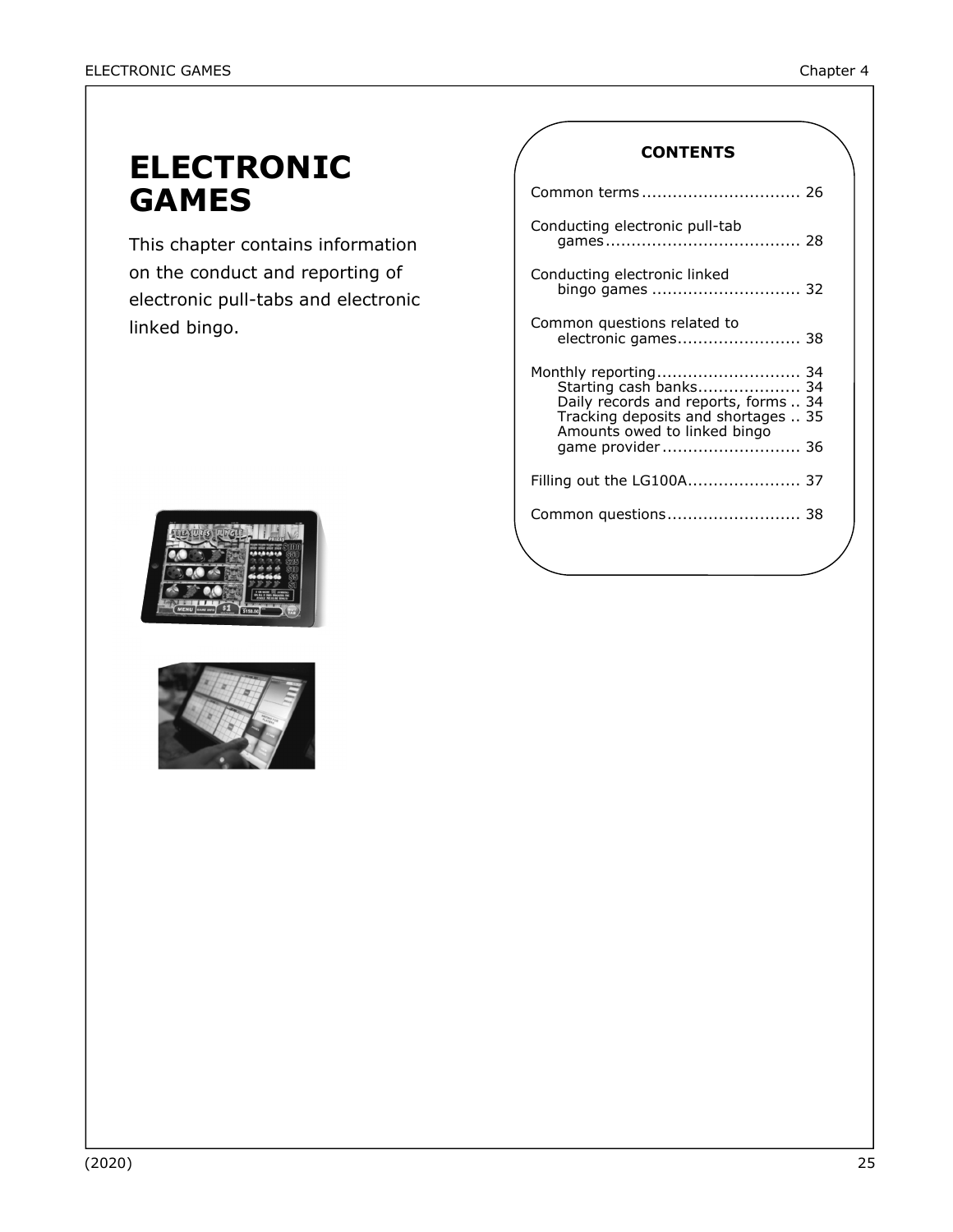$\Gamma$ 

٦

|                                                                    | <b>Common Terms</b>                                                                                                                                                                                                                                                                                                                                     |  |  |
|--------------------------------------------------------------------|---------------------------------------------------------------------------------------------------------------------------------------------------------------------------------------------------------------------------------------------------------------------------------------------------------------------------------------------------------|--|--|
| Bar op<br>(electronic games)                                       | Method of selling electronic pull-tabs or electronic linked bingo devices at a leased<br>premises by the lessor or lessor's employee from the common area where food and<br>on-sale or off-sale of intoxicating liquor or 3.2% malt beverages are sold.                                                                                                 |  |  |
| <b>Booth op</b><br>(electronic games)                              | Method of selling electronic pull-tabs or electronic linked bingo devices by an<br>employee or volunteer of a licensed organization from a separate enclosure (in an<br>owned or a leased premises) that is distinct from areas where food and beverages<br>are sold.                                                                                   |  |  |
| Cash out                                                           | Cash out is redeeming credits on an electronic pull-tab or electronic linked bingo<br>device to zero credits.                                                                                                                                                                                                                                           |  |  |
| <b>Electronic game</b><br>cash on hand                             | Electronic game cash on hand is the total amount of cash and money orders in the<br>cash drawer used for electronic pull-tabs or electronic linked bingo.                                                                                                                                                                                               |  |  |
| <b>Electronic game</b><br>occasion                                 | Electronic games may be played from 8:00 a.m. to 2:00 a.m. CST, and all play<br>$\bullet$<br>during this period is considered an electronic game occasion for reporting<br>purposes.<br>There is no limit on the number of games that may be conducted during an<br>electronic game occasion.                                                           |  |  |
| <b>Electronic game</b><br>system                                   | All components in electronic, computer, mechanical, or other technologic form that<br>function together to support the play of one or more electronic pull-tab games and<br>electronic linked bingo games.                                                                                                                                              |  |  |
| <b>Electronic linked</b><br>bingo device                           | • Handheld, portable electronic device used to play an electronic linked bingo<br>game that is linked with other permitted premises allowing play against other<br>bingo players.<br>Requires coded entry to activate play but does not allow the use of tickets,<br>tokens, coins, currency, or other cash equivalent to be inserted to activate play. |  |  |
| <b>Electronic linked</b><br>bingo gross<br>receipts                | The value of credits wagered on electronic linked bingo games.                                                                                                                                                                                                                                                                                          |  |  |
| <b>Electronic linked</b><br>bingo net proceeds<br>at premises      | The difference between the electronic linked bingo gross receipts and the electronic<br>linked bingo prizes awarded at the premises.                                                                                                                                                                                                                    |  |  |
| <b>Electronic linked</b><br>bingo net receipts                     | The difference between the electronic linked bingo gross receipts and the electronic<br>linked bingo prizes paid.                                                                                                                                                                                                                                       |  |  |
| <b>Electronic linked</b><br>bingo prizes<br>awarded at<br>premises | The value of credits awarded at the premises for electronic linked bingo prizes.                                                                                                                                                                                                                                                                        |  |  |
| <b>Electronic linked</b><br>bingo prizes paid                      | The portion of the linked bingo prize pool that is allocated to an organization's<br>electronic linked bingo gross receipts at a premises.                                                                                                                                                                                                              |  |  |
| <b>Electronic net value</b><br>of credits or<br>electronic net     | The dollar value difference between the credits purchased during an electronic<br>game occasion and the credits redeemed at the premises during the electronic<br>game occasion.                                                                                                                                                                        |  |  |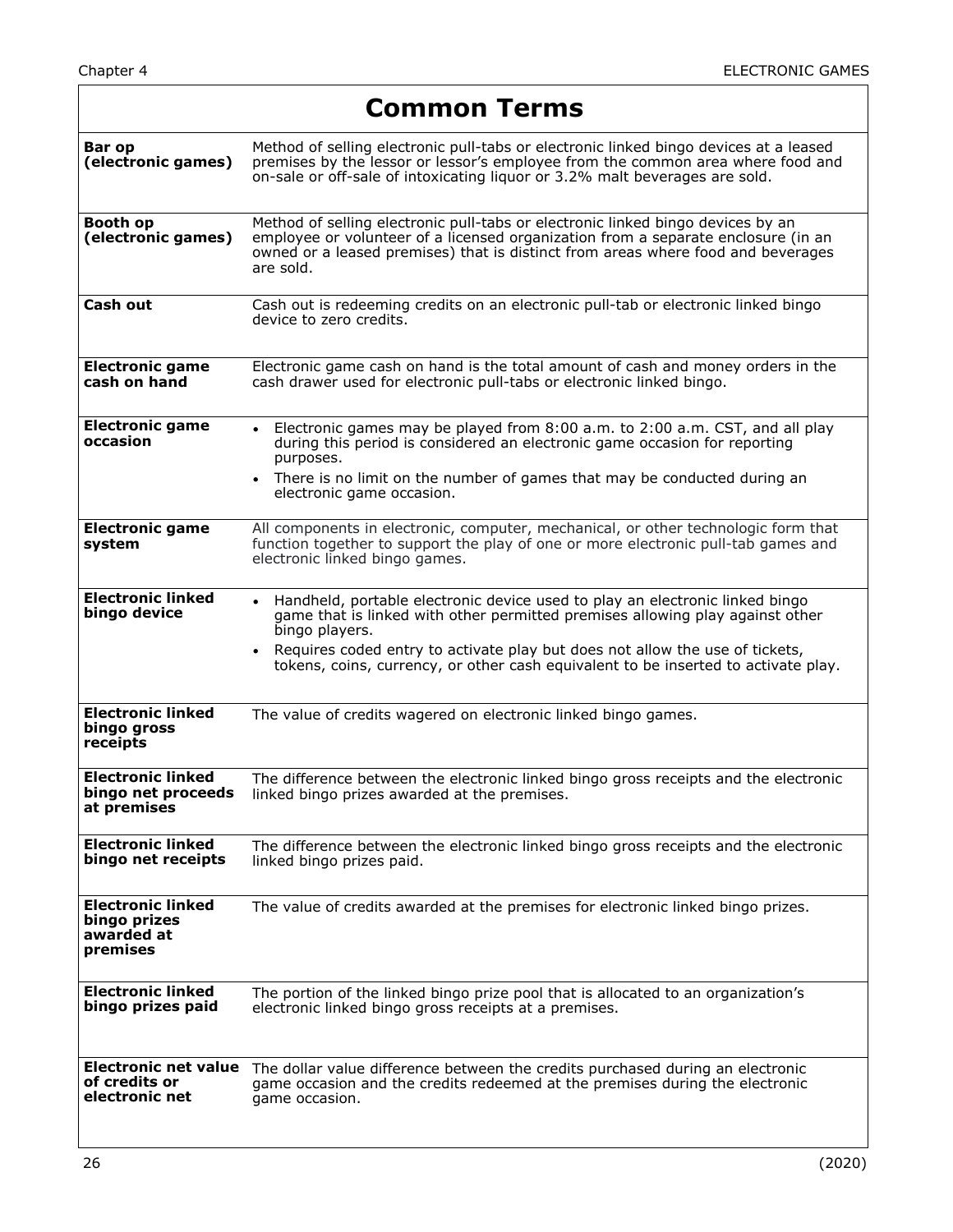|                                                             | <b>Common Terms</b> (continued)                                                                                                                                                                                                                                                                                                                                                                                                                                                                                                                                                                                                                                                                                                                |
|-------------------------------------------------------------|------------------------------------------------------------------------------------------------------------------------------------------------------------------------------------------------------------------------------------------------------------------------------------------------------------------------------------------------------------------------------------------------------------------------------------------------------------------------------------------------------------------------------------------------------------------------------------------------------------------------------------------------------------------------------------------------------------------------------------------------|
| <b>Electronic pull-tab</b><br>device                        | Handheld, portable electronic device used to play electronic pull-tab games.<br>$\bullet$<br>Requires coded entry to activate play but does not allow the use of coin,<br>$\bullet$<br>currency, tokens, or other cash equivalent to be inserted to activate play.<br>Requires player to activate or open each electronic pull-tab ticket and each<br>individual line, row, or column of each ticket.<br>Maintains credit play accumulated that may be applied to games in play or<br>$\bullet$<br>redeemed upon termination of play.<br>May incorporate an amusement game feature as part of a game, but may not<br>$\bullet$<br>require additional consideration for that feature, or award any prizes or other<br>benefit for that feature. |
| <b>Electronic pull-tab</b><br>game                          | Contains predetermined number of winning and losing tickets, not to exceed<br>$\bullet$<br>7,500 tickets.<br>Contains an electronic game flare that displays game name, form number,<br>predetermined number of tickets in the game, and prize tier.<br>Price of each ticket may not be less than .25 $\phi$ and may not exceed \$5.<br>Tickets from up to two deals of the same form number and ticket price may be<br>commingled.<br>Form number and serial number is listed on each ticket.                                                                                                                                                                                                                                                 |
| <b>Electronic pull-tab</b><br>gross receipts                | The value of credits wagered on electronic pull-tab games.                                                                                                                                                                                                                                                                                                                                                                                                                                                                                                                                                                                                                                                                                     |
| <b>Electronic pull-tab</b><br>net receipts                  | The difference between the electronic pull-tab gross receipts and the electronic<br>pull-tab prizes awarded.                                                                                                                                                                                                                                                                                                                                                                                                                                                                                                                                                                                                                                   |
| <b>Electronic pull-tab</b><br>prizes awarded at<br>premises | The value of credits added to an electronic device at the premises for electronic<br>pull-tab game prizes.                                                                                                                                                                                                                                                                                                                                                                                                                                                                                                                                                                                                                                     |
| <b>Electronic pull-tab</b><br>prizes paid                   | The total electronic pull-tab prizes paid in cash at a premises and any electronic<br>pull-tab prizes paid by check.                                                                                                                                                                                                                                                                                                                                                                                                                                                                                                                                                                                                                           |
| <b>House rules</b>                                          | House rules, developed by your organization, are rules that govern the conduct of<br>lawful gambling. They are posted in close proximity to the point-of-sale system and<br>must be visible at the point of sale.                                                                                                                                                                                                                                                                                                                                                                                                                                                                                                                              |
| Point-of-sale<br>(POS) station                              | On-site computer or system used to communicate with devices using a secure<br>wi-fi connection.<br>Seller assigns cash credits to devices using the point-of-sale system.                                                                                                                                                                                                                                                                                                                                                                                                                                                                                                                                                                      |
| <b>Total value of</b><br>credits purchased                  | The value of electronic game credits purchased by the player from the seller.                                                                                                                                                                                                                                                                                                                                                                                                                                                                                                                                                                                                                                                                  |
| <b>Total value of</b><br>credits redeemed                   | The value of credits on an electronic game device when it is returned to the seller to<br>cash out.                                                                                                                                                                                                                                                                                                                                                                                                                                                                                                                                                                                                                                            |
| <b>Unredeemed</b><br>credits                                | The value of credits available for play on an electronic pull-tab or electronic linked<br>bingo device.                                                                                                                                                                                                                                                                                                                                                                                                                                                                                                                                                                                                                                        |

L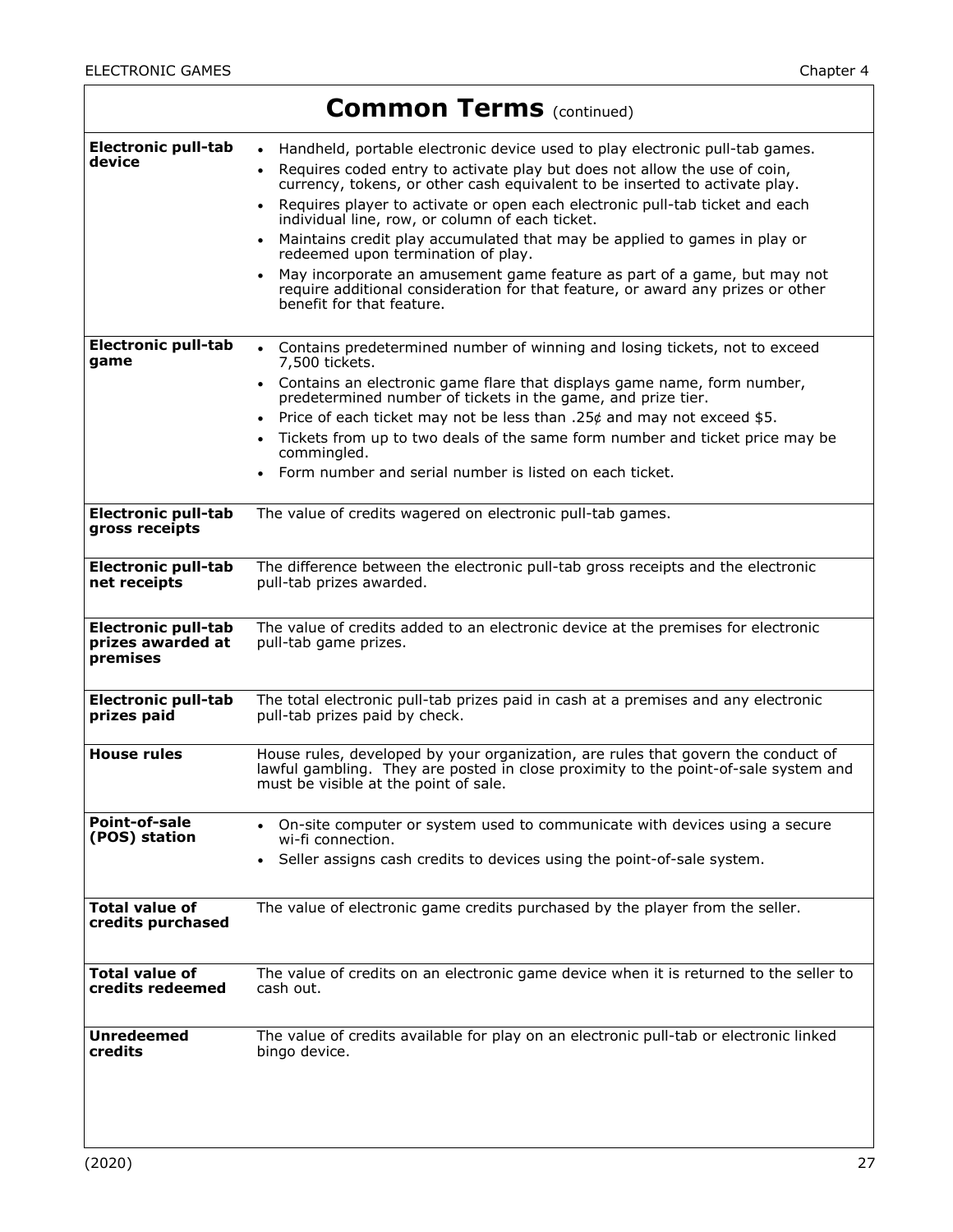## **Conducting Electronic Pull-Tab Games**

For information on who may and may not participate in lawful gambling, see Chapter 3, page 20.

Electronic pull-tabs are played similarly to paper pull-tabs. A player buys a ticket with one or more windows concealing symbols. The player opens the window or windows to determine whether the symbols on the ticket match the winning symbols as listed on the game flare.

Although electronic pull-tab games play in almost the same way, there are some differences in the way electronic pull-tab games are conducted.

- There are no paper pull-tab tickets to count, deface, or store.
- A player pays cash to a seller who then puts cash credit on a handheld device.
- The devices "communicate" with an on-site point-of-sale (POS) system using a secure wi-fi connection.
- The player uses the cash credit on the device to purchase electronic pull-tab tickets one at a time.
- A single cash drawer, similar to the cash register system currently allowed for paper pull-tabs, is used for all electronic games in play.
- Deposits for electronic gambling net receipts at a premises are required within four business days when:
	- the cumulative total net receipts reach \$2,000, and
	- after the close of business on the last day of each month but before the start of business of the next month.
- Winning electronic tickets are redeemed instantly by automatically adding cash credit to the handheld device.
- A prize receipt form is required when cashing out credits of \$600 or more on an electronic pull-tab device.
- A winner verification form is required for individual electronic progressive pull-tab prizes (and for linked bingo prizes) of \$600 or more.
- Money is paid to players only when the device is returned with a cash credit balance.

#### **Purchasing Electronic Pull-Tab Games**

- Electronic pull-tab games are ordered from a licensed distributor in the same way as paper pull-tabs, but are "delivered" to the site electronically as determined by the licensed organization and distributor.
- The actual purchase is made as each game is made available for play on the electronic devices. Payment is based on a percentage of the game's actual net receipts.
- The distributor will provide your organization with an invoice by the 10th day of the month that includes the following information for the previous month's electronic activity:
	- Gross receipts.
	- Prizes awarded.
	- Prizes paid by check.
	- Net Receipts.
	- Electronic fees.
	- Electronic bingo prizes payable.
	- The GCBReports line numbers where the amounts are to be reported on the organization's monthly reports to the Board.

#### **Obtaining Electronic Pull-Tab Equipment and Handheld Devices**

- The POS system, handheld devices, and other equipment needed to conduct electronic pulltab games are provided by or leased from a licensed distributor.
- For leased premises, the cost of the internet access and equipment necessary to bring the secured network link needed to operate the electronic pull-tab system must be paid by the lessor.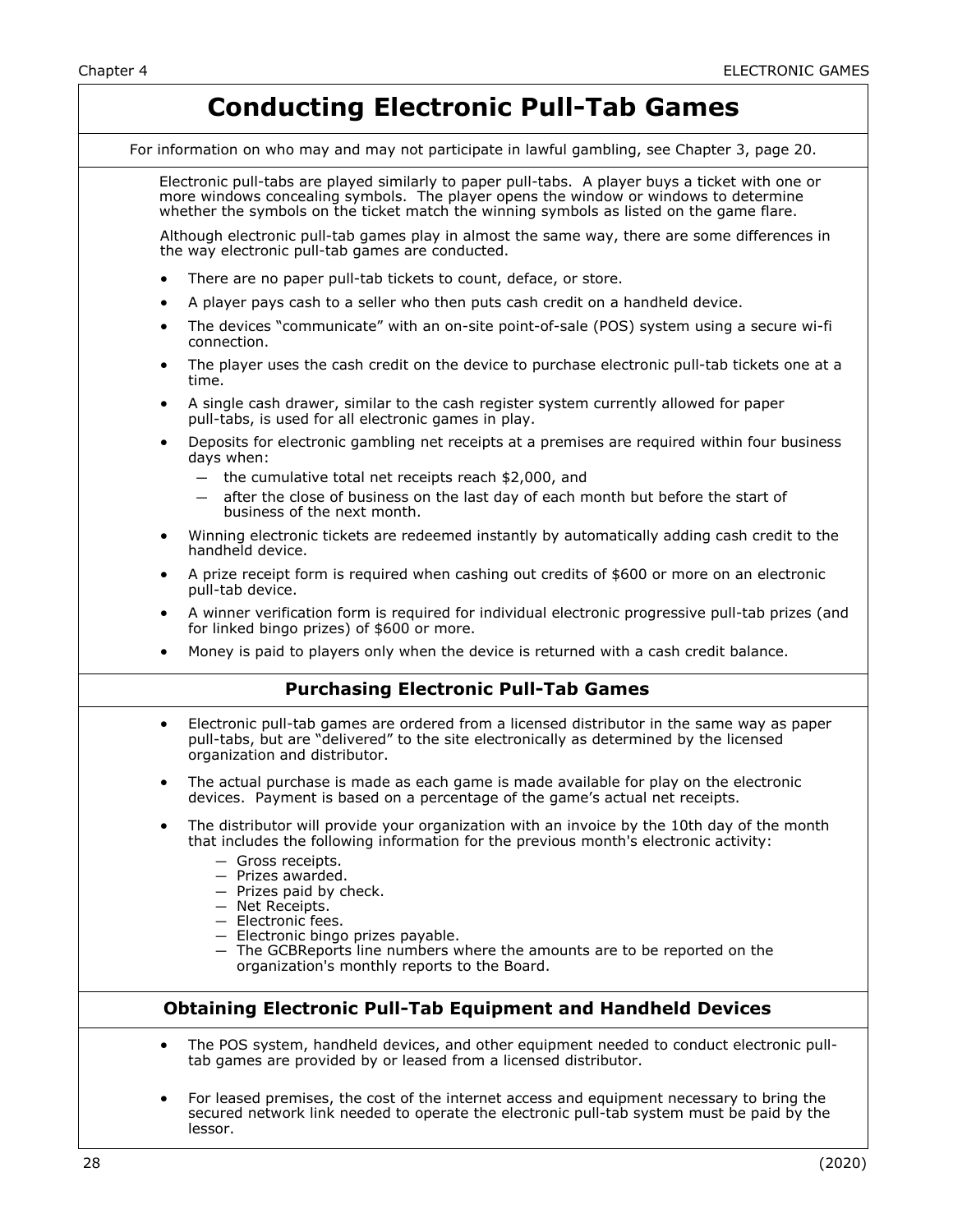## **Conducting Electronic Pull-Tab Games (continued)**

#### **Use of Electronic Pull-Tab Devices and Limits**

The use of electronic pull-tab devices are allowed for play at permitted premises:

- where on-sale liquor or 3.2% beer is sold;
- where the organization also sells paper pull-tabs at the site; or
- where an organization has consent from an organization already selling paper pull-tabs at the site.

Electronic pull-tabs may not be conducted between the hours of 2:00 a.m. and 8:00 a.m. CST

The number of electronic pull-tab devices available for play at each site is limited to:

- six at sites with less than 200 seats;
- twelve at sites with 200 or more seats; and
- fifty at sites where the primary business is bingo (bingo hall) and the site seats at least 100 people. Seating capacity is determined by the fire marshal and is posted at each site.

#### **Electronic Pull-Tab Game Requirements**

- 25¢ minimum ticket price.
- \$5 maximum ticket price (same as paper pull-tabs).
- Prize limits are the same as for paper pull-tabs.
- 7,500 ticket maximum per deal.
- Electronic pull-tab games may be commingled. (Tickets from two deals of the same form number and ticket price are electronically "mixed" together. When a player purchases a ticket, it is randomly selected from either of the commingled deals.)
- The form number and serial number is listed on each ticket purchased.

### **Electronic Portal Access**

The electronic reporting portal must be secured and only available to the following individuals using a unique identifying username and password:

- The organization's gambling manager.
- Authorized organization members who are not sellers.
- The organization's accountant.
- The licensed distributor.

### **Closing Electronic Games**

Some electronic pull-tab games have an automatic game close feature. For these games, the organization's gambling manager may choose this feature before putting games into play. This feature is an automatic program that applies chosen parameters, selected by the gambling manager, that are used to determine whether to close a game in play.

- The parameters may trigger a game to close during or after business hours, OR
- The organization's gambling manager may choose to close electronic pull-tab games manually. This feature allows a gambling manager or authorized organization member to close a game and permanently end ticket sales for that game.

Regardless of whether you select manual or automatic electronic closing, electronic pull-tab game systems allow the gambling manager or authorized individuals the option to close games early.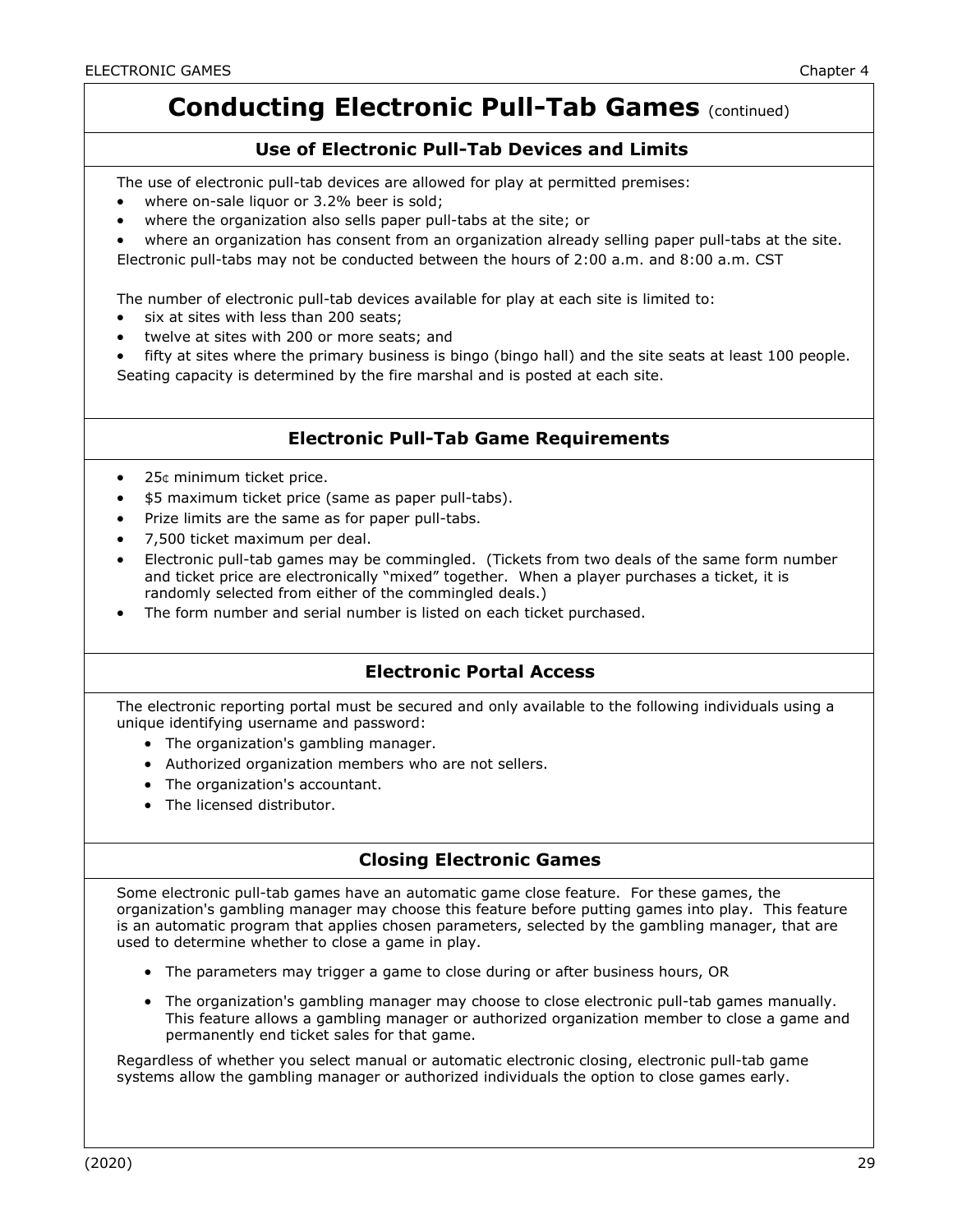## **Conducting Electronic Pull-Tab Games** (continued)

#### **Sales to Players**

- Each seller must login to the point-of-sale (POS) system using his or her unique login credentials. (Personal identification codes and passwords may not be shared or used by others. Generic IDs such as "cashier" or "bar" are prohibited.)
- Sellers must verify that the player is 18 or older.
- The player gives cash to the seller for the amount of cash credit the player would like loaded on the handheld device.
- The seller documents the cash received in the POS station, loads the electronic device with the appropriate credits, and provides the player the electronic device.

#### **Using a Handheld Device to Purchase Electronic Pull-Tabs**

- The player selects an electronic pull-tab game from a list of games currently in play.
- The player is able to view game flare information.
- When the player purchases a ticket, the cash credit amount goes down.
- When the player wins, the cash credit increases.

#### **House Rules**

- The minimum size for the house rules sign is  $11'' \times 17''$ . The house rules governing the conduct of lawful gambling must be clearly visible at the point of sale. The house rules must include all policies of your organization that affect the play of the game, including any restrictions in addition to those imposed by Minnesota Statutes, Section 349.181, on who may participate in the conduct of lawful gambling at the premises.
- For electronics, your house rules must state that your organization may remove a device from play that has not been in active mode for a specified period of time (determined by your organization).
- Your house rules should also state that each player is limited to the use of one device at a time.
- The house rules for electronics may include items such as:
	- Cash only. Money orders, cashier's checks, and travelers checks may be accepted. Checks, credit cards, or debit cards not accepted.
	- A player must have a driver's license or government-issued picture ID to check out and play an electronic pull-tab device and to redeem credits of \$600 or more.
	- The organization reserves the right to refuse service for disruptive or offensive behavior.

### **"Cashing Out" Electronic Pull-Tab Devices**

- If cash credit remains on the device when the player discontinues playing, the player brings the device to the seller. The seller then pays the player for the value of the cash credit on the device.
- A prize receipt is required for cashing out \$600 or more. This amount is per cash out and not cumulative of a person's winnings throughout the day.
- For electronic progressive pull-tab prizes of \$600 or more:
	- The organization has the winner complete a winner verification form.
	- The organization furnishes the winner with applicable federal and state tax forms, if any, and collects completed federal and state tax forms, if any.
	- After withholding tax, if applicable, the organization processes payment
	- The winner is paid by check, cash or combination of check and cash within four business days of receipt of required documentation.
	- The organization maintains documentation for 3-1/2 years.
- If a handheld device has any cash credits remaining on it that were not redeemed by the end of the day's activity, the unredeemed cash credits revert to the organization.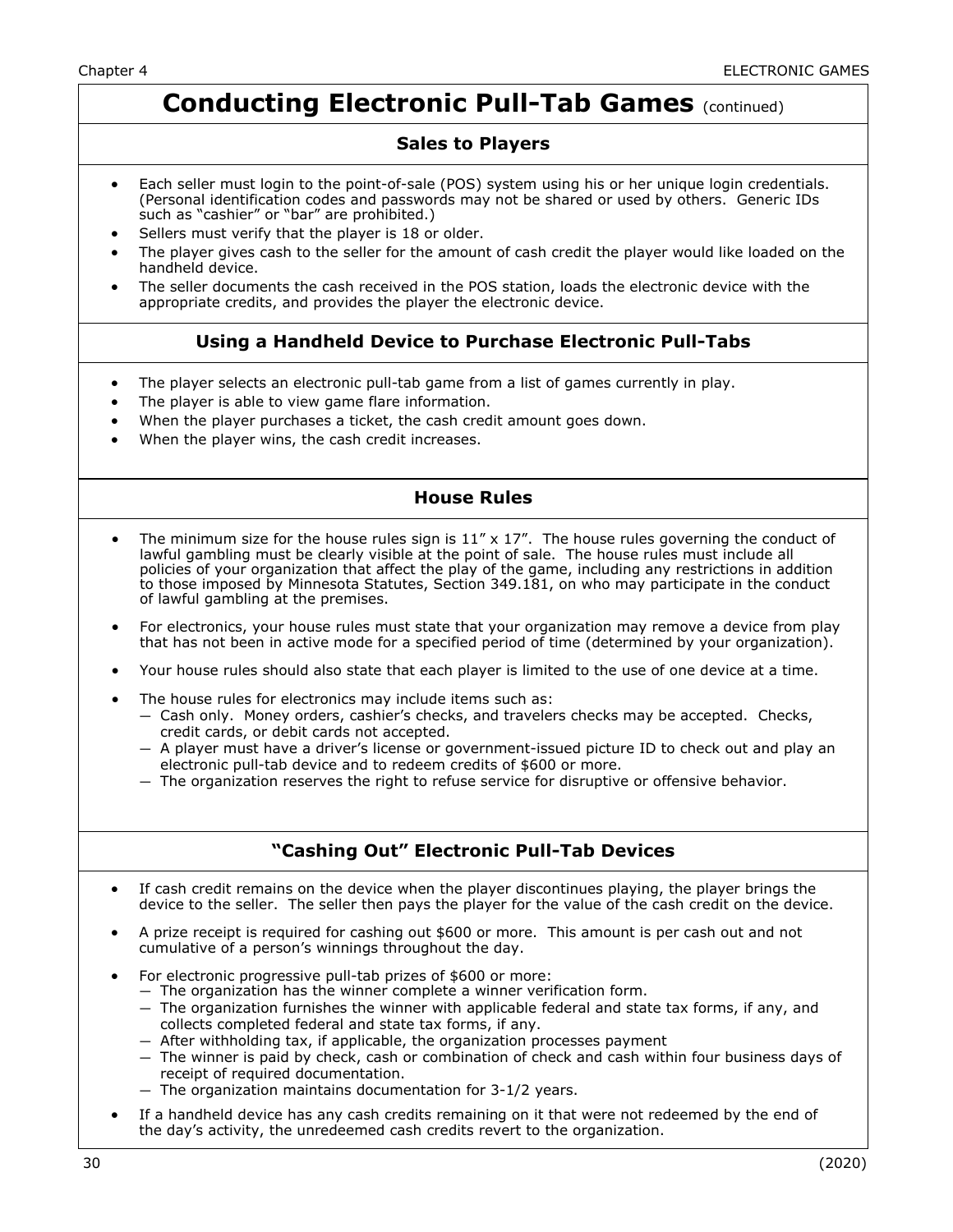|                                                                           | <b>WINNER VERIFICATION FORM</b> - Complete in ink. Staple winning bingo card, if any, to this form.                                                                |
|---------------------------------------------------------------------------|--------------------------------------------------------------------------------------------------------------------------------------------------------------------|
| Organization name, address, city, state, zip                              | Date and time (a.m./p.m.)<br>Value of prize<br>I\$                                                                                                                 |
|                                                                           | Electronic linked bingo prize of \$600 or more                                                                                                                     |
|                                                                           | Linked bingo prize of \$600 or more                                                                                                                                |
|                                                                           | Progressive electronic pull-tab prize of \$600 or more                                                                                                             |
| Site name, address, city, state, zip                                      | Receive prize via (please check one)*<br>ACH<br>Check                                                                                                              |
|                                                                           | For ACH only:                                                                                                                                                      |
|                                                                           | <b>Bank Name</b>                                                                                                                                                   |
|                                                                           | Routing #                                                                                                                                                          |
|                                                                           | Account#                                                                                                                                                           |
| Game name:                                                                | Serial #:                                                                                                                                                          |
| <b>RECEIVED BY</b>                                                        |                                                                                                                                                                    |
| Name (print)                                                              |                                                                                                                                                                    |
| <b>Address</b>                                                            | Phone#                                                                                                                                                             |
| City, state, zip                                                          |                                                                                                                                                                    |
| Driver's license number or ID# from other picture identification          | State                                                                                                                                                              |
|                                                                           | 5; I am not claiming this prize on behalf of another person; and all applicable winnings will be reported. I certify the information                               |
| ant to Minnesota Statutes, Section 609.763.<br>Winner's signature, in ink | provided is true and correct, and I am not claiming this prize by means of fraud, deceit, or misrepresentation, under penalty pursu-<br>Seller's signature, in ink |
| PREPARED BY THE MINNESOTA GAMBLING CONTROL BOARD (LG0008 7/19)            |                                                                                                                                                                    |
|                                                                           |                                                                                                                                                                    |
| <b>Organization name</b>                                                  | PRIZE RECEIPT FORM Complete in ink. Staple winning ticket, and winning seal, if any, to prize receipt.*<br>Date and time (a.m./p.m.)<br>Value of prize             |
|                                                                           | ¦\$                                                                                                                                                                |
|                                                                           | Name of game                                                                                                                                                       |
|                                                                           | _Bingo \$100+<br>Electronic device credits \$600+_                                                                                                                 |
|                                                                           | *Tipboard \$100+<br>*Paddlewheel \$100+                                                                                                                            |
|                                                                           | *Paper pull-tab \$100+ _ *Last sale prize \$20 or more                                                                                                             |
| <b>Site location</b>                                                      | Bingo alternative prize \$_<br>Game serial number                                                                                                                  |
|                                                                           |                                                                                                                                                                    |
| <b>RECEIVED BY</b>                                                        |                                                                                                                                                                    |
| Name (print)                                                              |                                                                                                                                                                    |
| Address                                                                   |                                                                                                                                                                    |
| City, state, zip                                                          |                                                                                                                                                                    |
| Driver's license number or ID# from other picture identification          | <b>State</b>                                                                                                                                                       |
| Winner's signature, in ink                                                | Seller's signature, in ink                                                                                                                                         |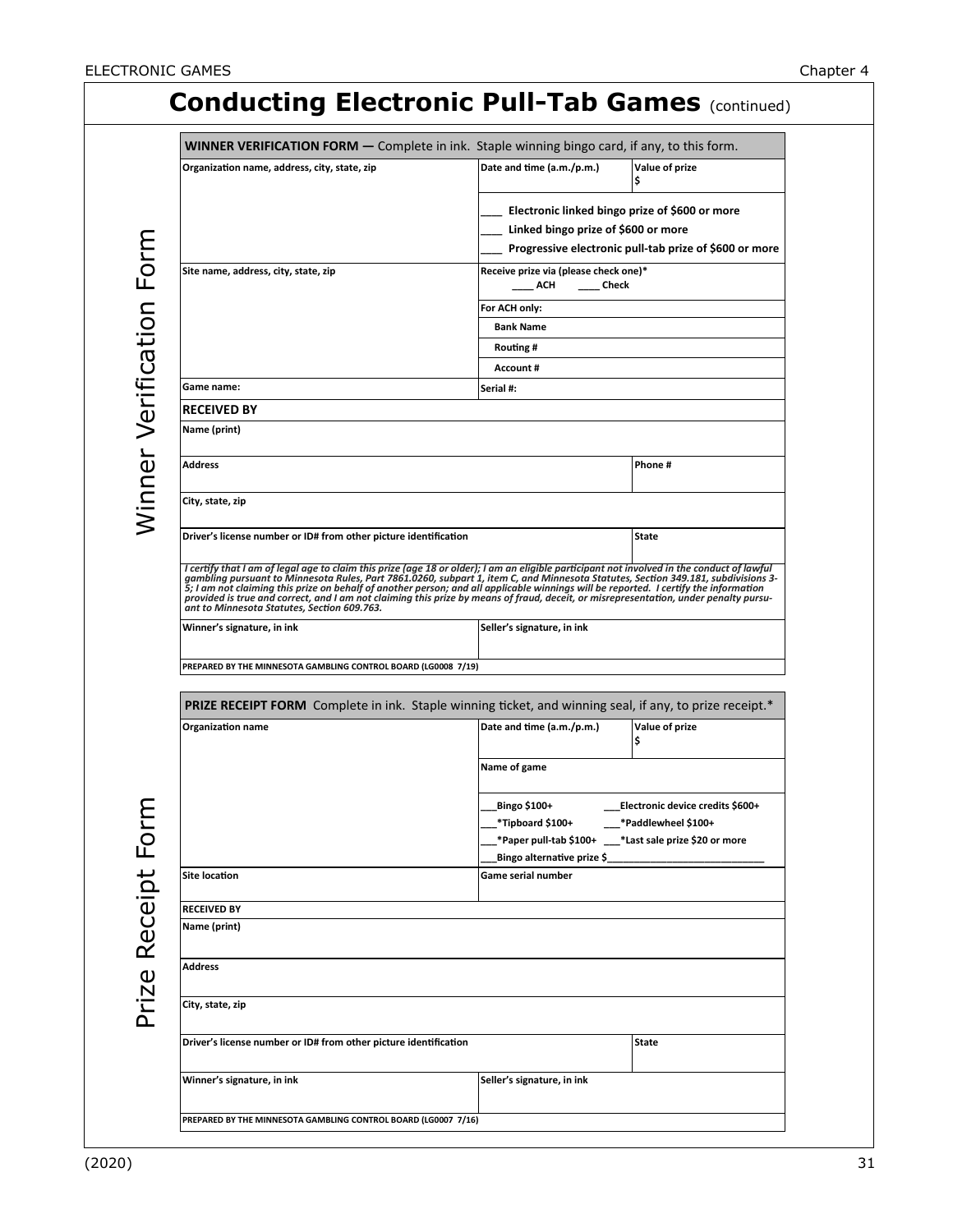## **Conducting Electronic Pull-Tab Games (continued)**

#### **Depositing Electronic Game Income**

|           | After the close of business on the last day of each month, organizations are required to<br>separate the electronic game starting cash bank amount from the total amount of cash<br>in the electronic game cash drawer. The amount in excess of the starting cash bank<br>amount must be placed in a safe and deposited within four business days.                                                                                                                                                                                                                       |
|-----------|--------------------------------------------------------------------------------------------------------------------------------------------------------------------------------------------------------------------------------------------------------------------------------------------------------------------------------------------------------------------------------------------------------------------------------------------------------------------------------------------------------------------------------------------------------------------------|
| $\bullet$ | For example, if the site's starting cash bank amount for electronic games was<br>\$2,000, and the total amount in the electronic game cash drawer at the close of<br>business on July 31 was $$3,118$ , the organization must place $$1,118$ ( $$3,118$ -<br>$$2,000 = $1,118$ in a separate envelope or pouch and store that money in the<br>organization's safe. Within four business days of August 1, the \$1,118 must be<br>deposited into the organization's gambling account.                                                                                     |
| $\bullet$ | This procedure will allow you to easily track the electronic game cash received but<br>not deposited for each month. Be sure that the amount reported on your LG100F<br>Lawful Gambling Fund Reconciliation, line 6, is accurate and matches the amount in<br>your safe pending deposit. Many organizations overstate their "cash received but<br>not deposited" amount in order to get their profit carryover to reconcile with their<br>bank balance. That's why it's important to double-check this amount for accuracy<br>before submitting monthly GCBReports file. |
|           | Any time during the month that your cumulative "electronic net" (the dollar value<br>difference between the credits purchased during an electronic game occasion and the<br>credits redeemed at the premises during the electronic game occasion) reaches or<br>exceeds \$2,000, you are required to make an electronic game deposit within four<br>business days bringing the cash bank back to the original starting cash bank amount.                                                                                                                                 |
| $\bullet$ | For example, if the site's starting cash bank for electronics was \$2,000, and the total<br>amount in the electronic game cash drawer at the close of business on July 15, was<br>\$4,138, the organization must initiate a deposit of \$2,138 (\$4,138 - \$2,000 =<br>\$2,138). These funds must be deposited into the organization's gambling account<br>within four business days of July 15.                                                                                                                                                                         |
| $\bullet$ | Remember that regardless of the number of deposits made during the month, you'll<br>always make a deposit (within four business days of the first of the month) of<br>whatever amount is in the electronic game cash drawer less the starting cash bank<br>amount after the close of business on the last day of the month.                                                                                                                                                                                                                                              |
|           | <b>Conducting Electronic Linked Bingo Games</b>                                                                                                                                                                                                                                                                                                                                                                                                                                                                                                                          |

Electronic linked bingo is played on a handheld and portable electronic device linked to participating sites throughout the state that allows players to participate simultaneously for a statewide progressive jackpot. Games are operated by a licensed "linked bingo game provider". Although electronic linked bingo games play in similar ways to regular bingo games, there are some differences in the way the electronic games are conducted. New games may start continuously.

- There are no paper bingo sheets to count, deface, or store.
- A player pays cash to a seller who then loads cash credit on a handheld device.
- The devices "communicate" with an on-site POS system using a secure wi-fi connection.
- The player uses the cash credit on the device to purchase electronic bingo cards, limited to 36 faces per game.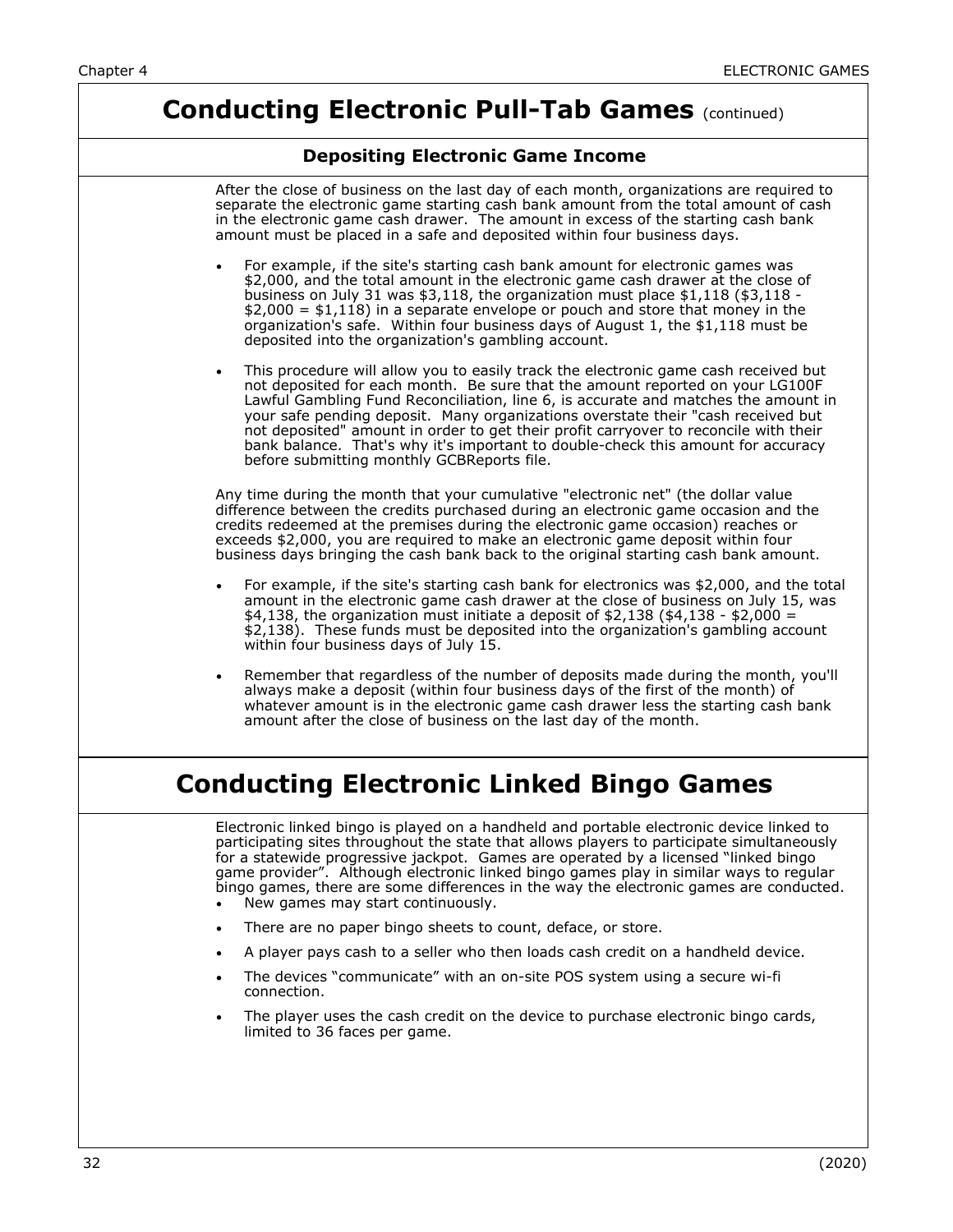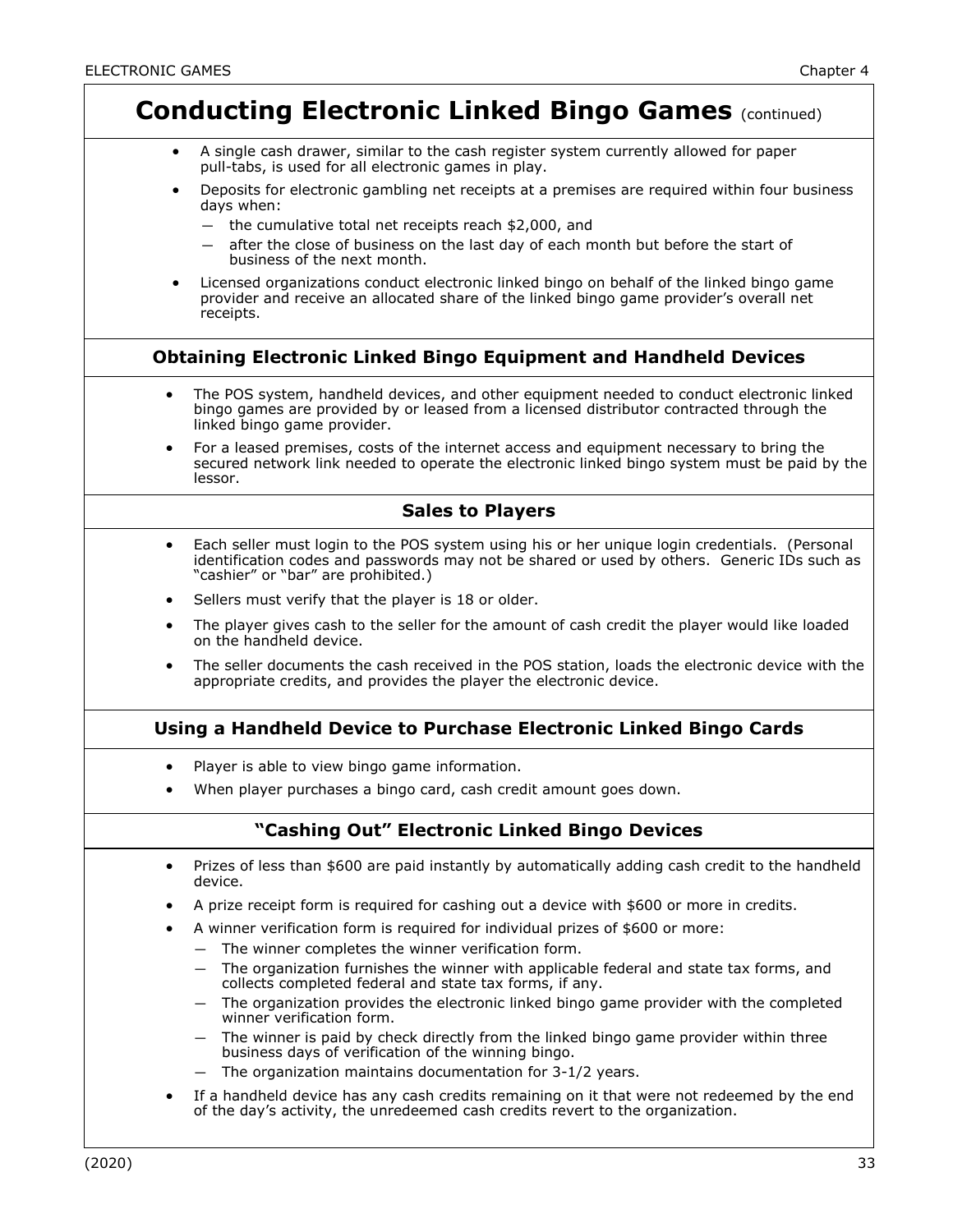# **Monthly Reporting of Electronic Games**

### **Starting Cash Banks**

| If Lessor Provides Start Bank:                                                                                                                                                                                                                                                                                                                                                                                                                                                                                                                       |  |  |
|------------------------------------------------------------------------------------------------------------------------------------------------------------------------------------------------------------------------------------------------------------------------------------------------------------------------------------------------------------------------------------------------------------------------------------------------------------------------------------------------------------------------------------------------------|--|--|
| The lessor may provide the starting cash bank if electronic games are sold by the<br>lessor or the lessor's employees. The organization's gambling manager should work<br>with the lessor to determine the appropriate bank amount. A typical starting cash<br>bank amount for electronic pull-tabs is \$2,000.                                                                                                                                                                                                                                      |  |  |
| • The lessor is responsible for having sufficient cash on hand to pay players for the cash<br>credit amounts on all returned electronic game devices.                                                                                                                                                                                                                                                                                                                                                                                                |  |  |
| If Organization Provides Start Bank:                                                                                                                                                                                                                                                                                                                                                                                                                                                                                                                 |  |  |
| The organization is responsible for having sufficient cash on hand to pay players for the<br>cash credit on all returned electronic game devices.                                                                                                                                                                                                                                                                                                                                                                                                    |  |  |
| It's recommended that the organization maintain a reserve start bank in a safe located<br>at the site. If necessary, these funds can be used to replenish the start bank at the<br>end of the day's activity when the ending cash balance is lower than the starting cash<br>bank amount.                                                                                                                                                                                                                                                            |  |  |
| • If a reserve bank is maintained, the organization should keep a log of all funds taken<br>from and returned to the reserve bank.                                                                                                                                                                                                                                                                                                                                                                                                                   |  |  |
| Daily Records and Reports-Forms to Use                                                                                                                                                                                                                                                                                                                                                                                                                                                                                                               |  |  |
| Complete and keep the following required forms:                                                                                                                                                                                                                                                                                                                                                                                                                                                                                                      |  |  |
| • LG861e Daily Cash Bank Accounting for Electronic Pull-Tabs and Electronic Linked<br>Bingo (if the organization provides the starting cash banks).                                                                                                                                                                                                                                                                                                                                                                                                  |  |  |
| • Worksheet - Electronic Game Occasion Deposit (if the lessor provides the cash bank).                                                                                                                                                                                                                                                                                                                                                                                                                                                               |  |  |
| The LG861e is a required form for all organizations that conduct electronic pull-tabs or<br>electronic linked bingo at sites where the organization provides the starting cash bank for<br>these games. A tutorial with helpful information on completing the LG861e, used for both<br>electronic linked bingo and electronic pull-tabs, is available by going to www.mn.gov/gcb<br>(Quick Links, "Electronic game information", or "All Forms by Form Number", LG800 series for<br>LG861e tutorial).                                                |  |  |
| The LG861e is similar to the LG861 form used for each deal of paper pull-tabs in that it tracks<br>the cash drawer amount at the beginning and end of each day. One line on the form is<br>completed for each day that electronic games are conducted. At the beginning of the day, the<br>seller counts the cash in the drawer and initials the form. The cash total should equal the<br>ending cash bank amount from the previous day.                                                                                                             |  |  |
| At the end of the day, the seller counts the cash and initials the form. The seller also then<br>checks the electronic game point-of-sale system to obtain the day's electronic game net<br>receipts. The cash and net receipts amounts are compared to determine the cash long or<br>short for that day's activity. There are also columns to track money that is removed from the<br>cash drawer for deposit, or added to the cash drawer to replenish the starting cash bank and<br>document the initials of the person adding or removing funds. |  |  |
|                                                                                                                                                                                                                                                                                                                                                                                                                                                                                                                                                      |  |  |
| Forms are available at www.mn.gov/gcb or from the Gambling Control Board.                                                                                                                                                                                                                                                                                                                                                                                                                                                                            |  |  |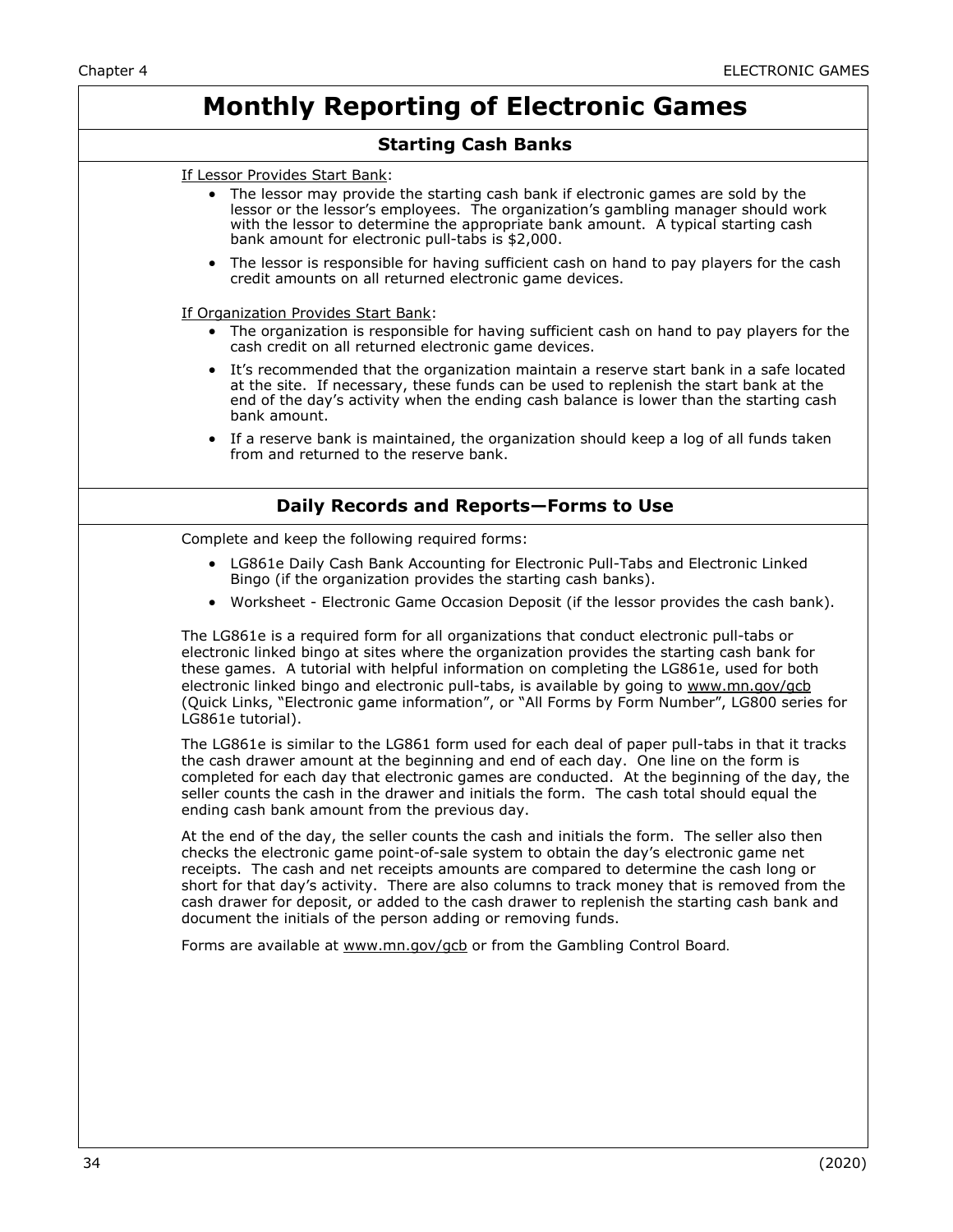| <b>Monthly Reporting of Electronic Games (continued)</b>                                                                                                                                                                                                                                                                                                                                         |  |  |
|--------------------------------------------------------------------------------------------------------------------------------------------------------------------------------------------------------------------------------------------------------------------------------------------------------------------------------------------------------------------------------------------------|--|--|
| <b>Tracking Deposits and Cash Shortages</b>                                                                                                                                                                                                                                                                                                                                                      |  |  |
| If Lessor Provides Start Bank                                                                                                                                                                                                                                                                                                                                                                    |  |  |
| • At the end of each day, the lessor or a lessor's employee records the "Daily net from<br>POS report" on Worksheet EGD, Electronic Game Deposits.                                                                                                                                                                                                                                               |  |  |
| • The organization designates a person (may be an organization employee or volunteer,<br>the lessor, or one of the lessor's employees) to deposit the cash.                                                                                                                                                                                                                                      |  |  |
| • The amount deposited must equal the sum of the "Daily net from POS report" amount<br>for the previous day or days (no cash shortages). Do not deposit amounts from a<br>partial day's activity.                                                                                                                                                                                                |  |  |
| • The organization is able to monitor each day's net receipts remotely and compare<br>these amounts to the cash deposited into the gambling account.                                                                                                                                                                                                                                             |  |  |
|                                                                                                                                                                                                                                                                                                                                                                                                  |  |  |
| If Organization Provides Start Bank<br>• LG861e Daily Cash Bank Accounting for Electronic Pull-Tabs and Electronic Linked<br>Bingo is used to track shortages and deposits.                                                                                                                                                                                                                      |  |  |
| • One line on the form is completed for each day's activity.                                                                                                                                                                                                                                                                                                                                     |  |  |
| • A video tutorial on how to complete the LG861e (used for both electronic linked bingo<br>and electronic pull-tabs) is available by going to www.mn.gov/gcb (Quick Links,<br>"Electronic game information", or All Forms by Form Number, LG800 series for LG861e<br>tutorial).                                                                                                                  |  |  |
| • The amount deposited must equal the sum of the "Cash from game proceeds" amount<br>for the previous day or days. Do not deposit amounts from a partial day's activity.                                                                                                                                                                                                                         |  |  |
| • The organization designates a person (may be an organization employee or volunteer,<br>the lessor, or one of the lessor's employees) to deposit the cash.                                                                                                                                                                                                                                      |  |  |
| Contact your Compliance Specialist with any questions.                                                                                                                                                                                                                                                                                                                                           |  |  |
| <b>Frequency of Deposits</b><br>Deposits for electronic gambling net receipts at a premises are required within four business<br>days of when the cumulative total net receipts reach \$2,000, and within four business days of<br>the first day of the next month. Be sure to secure your cash in a safe until deposited. For<br>more information refer to "Depositing Electronic Game Income". |  |  |
|                                                                                                                                                                                                                                                                                                                                                                                                  |  |  |
| Cash Long or Short:<br>• Cash Long or Short-Organization Provides Cash Bank. The total cash long or short<br>taken from the LG861e Daily Cash Bank Accounting for Electronic Pull-Tabs and Linked<br>Bingo is reported on the LG100A, Line 22.                                                                                                                                                   |  |  |
| • Cash Long or Short-Lessor Provides Cash Bank. There will be no cash long or short<br>amounts. Deposits made during the month must equal each day's net receipts.                                                                                                                                                                                                                               |  |  |
| Electronic Pull-Tabs:<br>• Electronic Pull-Tab Provider Fees. These are amounts paid to a licensed distributor for<br>providing electronic pull-tab games and equipment to your organization. Report these<br>fees in the month they are paid on the LG100A, Line 19.                                                                                                                            |  |  |
| Electronic Pull-Tab Gross Receipts and Prizes:<br>• Gross Receipts and Prizes Paid. The organization will receive an invoice from the<br>distributor showing the electronic pull-tab gross receipts and prizes for the month. The<br>POS system will also provide this information. Report the gross receipts, prizes paid, and<br>net receipts on the LG100A, Line 2.                           |  |  |
| Electronic Linked Bingo:<br>• Amount Owed to Linked Bingo Game Provider. The organization will receive an invoice<br>from the linked bingo game provider showing the amounts owed/receivable for prizes<br>awarded and the amount owed for the linked bingo game provider fee.<br>• Linked bingo game provider fees are reported in the month they are actually paid on the<br>LG100A, Line 20.  |  |  |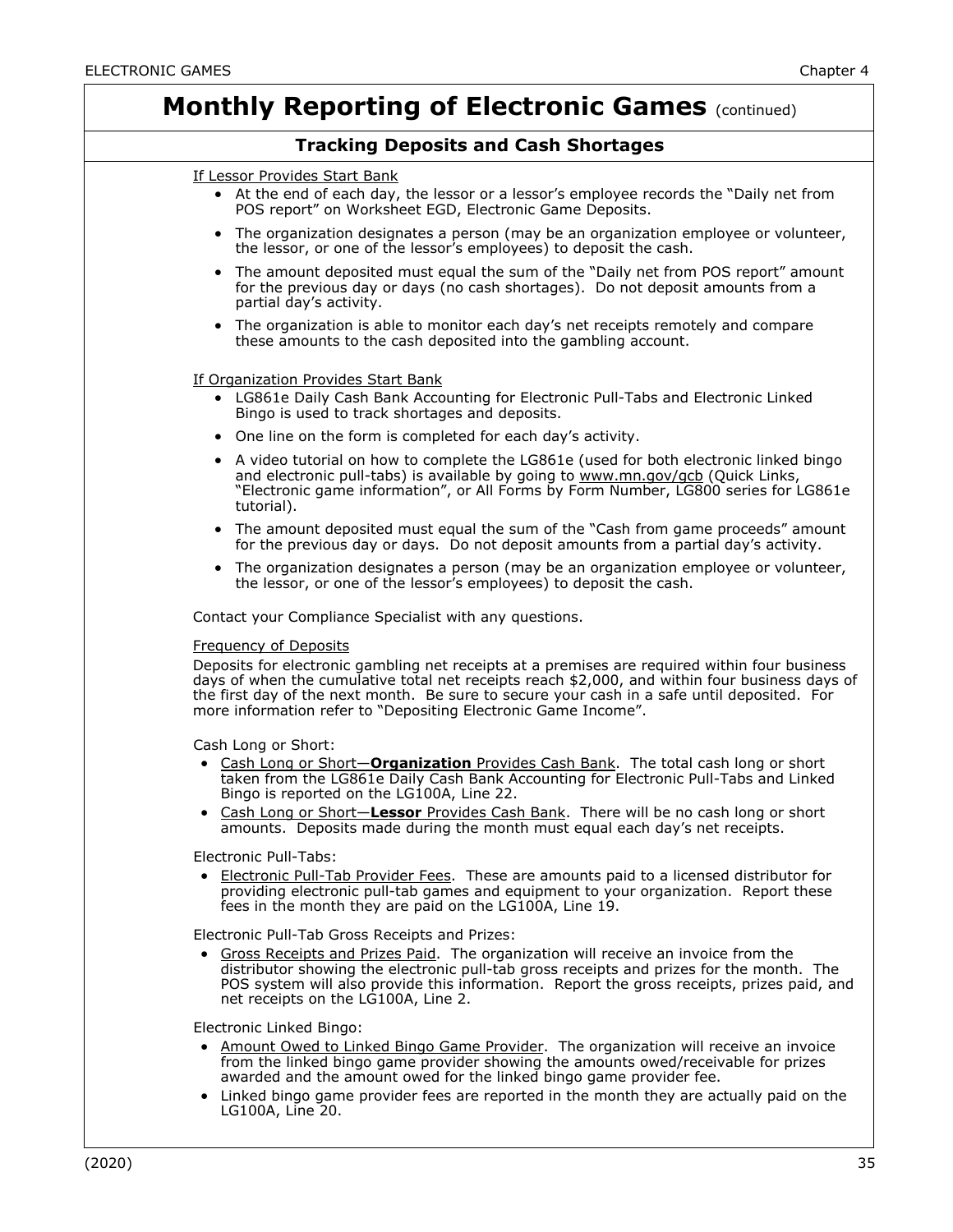## **Monthly Reporting of Electronic Games (continued)**

The linked bingo game provider establishes your organization's share of the total prizes awarded as a set percentage of the gross receipts. For example, if your linked bingo game provider pays out 70% of its gross receipts in prizes and your site's electronic linked bingo gross receipts for June was  $$1,000$ , your site's share of the total prizes awarded in June was \$700.

However, it's very unlikely that your organization awarded exactly \$700 in electronic linked bingo prizes at your site during June. For example, let's say that your organization only awarded prizes of \$500 at your site. At the end of June, you would owe the linked bingo game provider \$200 for your remaining portion of the total prizes.

On your June LG100A Lawful Gambling Receipts and Expenses by Site you would report your electronic linked bingo gross receipts of \$1,000 in Column A and your organization's share of the linked bingo game provider's prizes, \$700, in Column B.

| <b>Receipts and Prizes</b> | <b>Gross Receipts</b> | <b>Prizes</b> | <b>Net Receipts</b> |
|----------------------------|-----------------------|---------------|---------------------|
| 1 Paper pull-tabs          |                       |               | \$0.00              |
| 2 Electronic pull-tabs     |                       |               | \$0.00              |
| 3 Non-linked bingo         |                       |               | \$0.00              |
| 4 Linked bingo             | \$1,000.00            | \$700.00      | \$300.00            |

#### Reporting Prize Amount Owed to (or by) Linked Bingo Game Provider

Although you've just reported prizes of \$700 for June, you know from your month-end electronic linked bingo reports that your site only paid out prizes of \$500 during the month. The difference between the amount your organization paid out at your site (\$500) and your site's share of the total prizes awarded (\$700) is reported on Line 13 of the LG100F for the month in which the activity occurred.

| <b>12</b> Total additions (sum of lines 5 through 11)                            |          | \$0.00 |
|----------------------------------------------------------------------------------|----------|--------|
| 13 Linked bingo prize amount payable to (receivable from) linked bingo provider  | \$200.00 |        |
| A Receipts deposited from games still in play that are not included on an LG100A |          |        |

**14** Receipts deposited from games still in play that are not included on an LG100A  $\begin{array}{|c|c|c|c|c|}\hline \textbf{r} & \textbf{r} & \textbf{r} & \textbf{r} & \textbf{r} \end{array}$ 

Your organization will reimburse (or be reimbursed by) the linked bingo game provider for the amount on the LG100F, Line 13, in the month after the prizes were awarded. In this example, you'll reimburse the linked bingo game provider \$200 in July for June's prizes. Once the amount has been reimbursed, it no longer needs to be reported on the LG100F (the \$500 in prizes paid to players and the \$200 reimbursed to the linked bingo game provider would then equal the \$700 prize amount reported on the LG100A).

#### Reporting the Linked Bingo Game Provider Fee

The linked bingo game provider fee is calculated based on your site's electronic linked bingo net receipts. This amount is reported on the LG100A for the month in which it is paid. The provider fee is paid in the month following the month in which the net receipts were incurred. In our example, you'd pay the provider fee for the month of June in July, and so you'd report the fee payment on July's LG100A.

| <b>19</b> Electronic pull-tab provider fees                |         |
|------------------------------------------------------------|---------|
| <b>20</b> Electronic linked bingo provider fees            | \$60.00 |
| 21 Other miscellaneous allowable expenses not listed above |         |

**21** Other miscellaneous allowable expenses not listed above

Reporting the linked bingo game provider fee can be confusing because organizations typically pay the prize reimbursement amount (\$200) and the provider fee (\$60) with one transaction, often by electronic transfer. In this example, the organization would have transferred \$260 to the linked bingo game provider sometime in July. The \$60 provider fee is reported on the LG100A, Line 20, for July, while the \$200 reimbursement amount would have already been reported on the LG100F, Line 13, in June. No further reporting of the \$200 is required.

#### Help with Reporting

If you have questions about completing these forms, please contact your Compliance Specialist at the Gambling Control Board.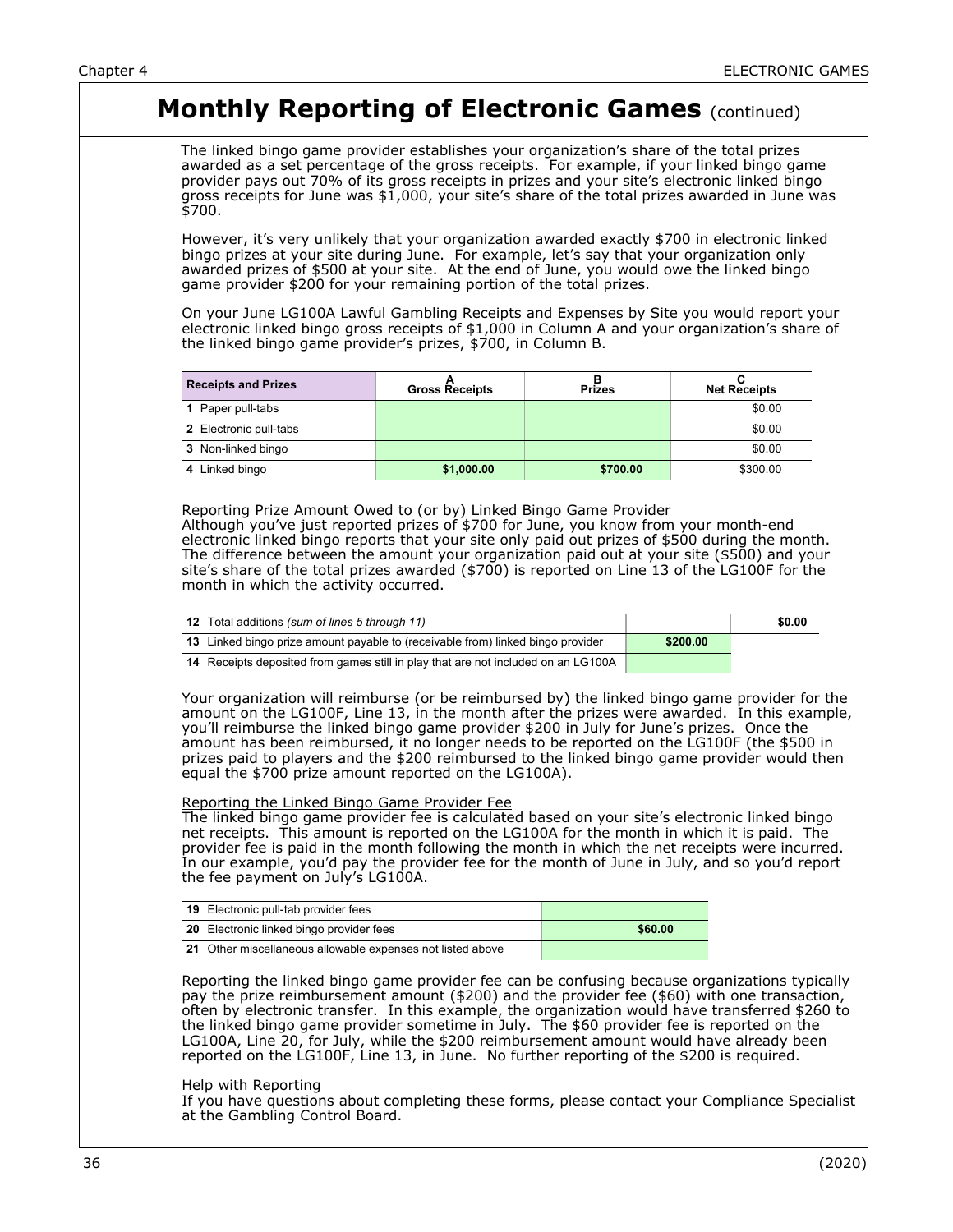## **Electronic Game Reporting**

| <b>Where Reported:</b>                                                                                                        | <b>Get Information From:</b>                                                                                                                                        |  |
|-------------------------------------------------------------------------------------------------------------------------------|---------------------------------------------------------------------------------------------------------------------------------------------------------------------|--|
| LG100A, Lines 2 (Electronic pull-tabs) and 4 (Linked<br>bingo).                                                               | LG861e, Daily Cash Bank Accounting for Electronic<br>Pull-Tabs and Electronic Linked Bingo.                                                                         |  |
| LG100A, Line 18 (Rent paid to lessors) $-$ electronic<br>games conducted exclusively by bar-op or<br>exclusively by booth-op. | Point-of-sale (POS) monthly totals report.                                                                                                                          |  |
| LG100A, Line 18 (Rent paid to lessors) $-$ electronic<br>games conducted by both bar-op and booth-op.                         | Refer to check register and/or bank statement to<br>determine payments made to distributor during month.                                                            |  |
| LG100A, Line 19 (Electronic pull-tab provider fees).                                                                          | Refer to check register and invoices from linked bingo<br>game provider to determine payments made during<br>the month for provider fees.                           |  |
| LG100A, Line 20 (Electronic linked bingo game<br>provider fees).                                                              | Completed LG216 Rent Calculation Worksheet.                                                                                                                         |  |
| LG100A, Line 22 (Cash long/short) $-$ organization<br>provides cash bank.                                                     | POS report of gross, prizes, and net receipts for each<br>electronic game occasion, and LG216 Rent Calculation<br>Worksheet.                                        |  |
| LG100F, Line 13 (Linked bingo prize amount payable<br>to or receivable from linked bingo provider).                           | Refer to invoices from linked bingo game provider to<br>determine the prize contribution or refund amount for<br>month being reported that was unpaid at month-end. |  |
| <b>Keep Your Game Records</b>                                                                                                 |                                                                                                                                                                     |  |

Keep the LG861e for your records for at least 3-1/2 years following the month the income was reported on your LG100A.

Keep all records in a secured area (recommended not susceptible to flooding) for at least 3-1/2 years after the month in which the game was reported as closed on the Schedule B2.